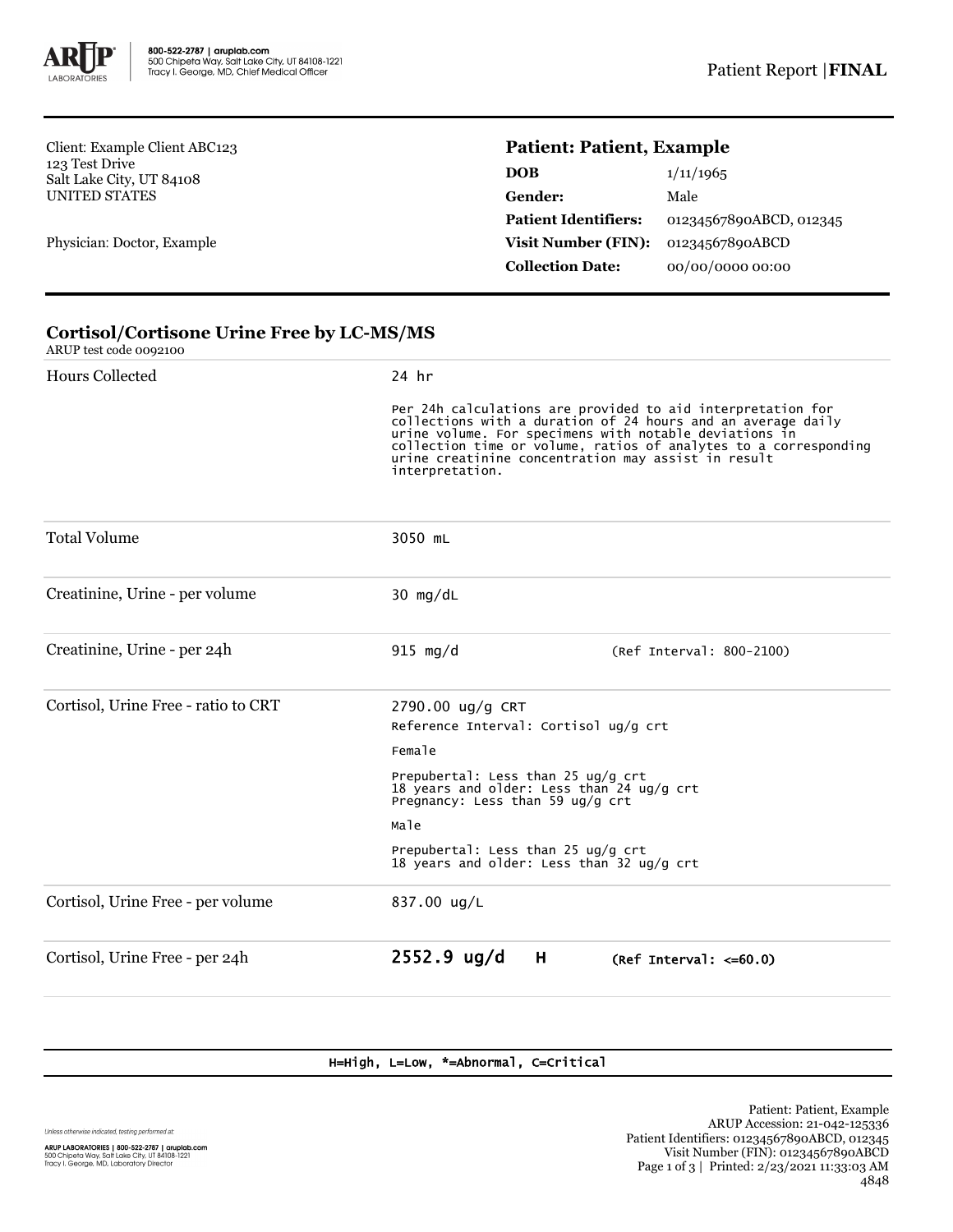

| Cortisone, Urine Free - ratio to CRT     | $1716.7$ ug/g CRT                                                                                                                                                                                                                                                                                              |  |  |
|------------------------------------------|----------------------------------------------------------------------------------------------------------------------------------------------------------------------------------------------------------------------------------------------------------------------------------------------------------------|--|--|
| Cortisone, Urine Free - per volume       | 515.00 $\frac{u}{L}$                                                                                                                                                                                                                                                                                           |  |  |
| Cortisone, Urine Free - per 24h          | $1570.8 \text{ ug/d}$                                                                                                                                                                                                                                                                                          |  |  |
| Cortisol/Cortisone Ratio                 | $1.63$ ratio<br>H<br>(Ref Interval: 0.15-0.50)                                                                                                                                                                                                                                                                 |  |  |
| Cortisol/Cortisone, Urine Interpretation | See Note<br>INTERPRETIVE INFORMATION: Cortisol/Cortisone Urine Free by<br>LC-MS/MS<br>Access complete set of age- and/or gender-specific reference<br>intervals for this test in the ARUP Laboratory Test Directory                                                                                            |  |  |
|                                          | $(\text{aruplab.com})$ .<br>This test was developed and its performance characteristics<br>determined by ARUP Laboratories. It has not been cleared or<br>approved by the US Food and Drug Administration. This test was<br>performed in a CLIA certified laboratory and is intended for<br>clinical purposes. |  |  |

H=High, L=Low, \*=Abnormal, C=Critical

Unless otherwise indicated, testing performed at: